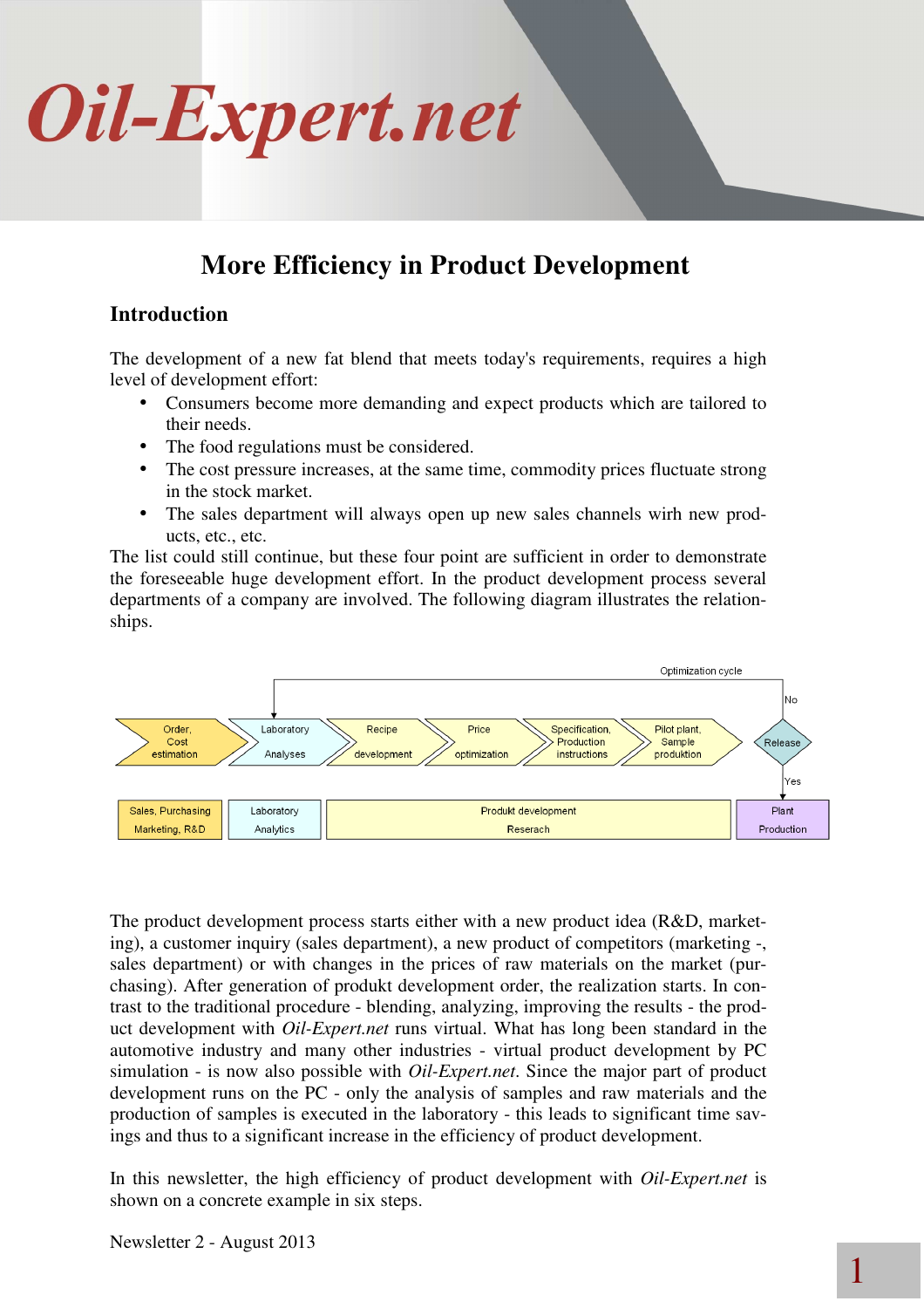

### **1. Step: Creating Project Order/Cost Estimation**

At the beginning of each product development there is alwasy an order which can come from various sources as described previously. *Oil-Expert.net* features a complete approval management, however, this is optional and need not to be used. The use depends on the organizational structure of the company. The approval management allows access from different departments (sales, managing, R&D manager) on the approval forms. But it is also sufficient to enter only some rudimentary description data in order to find the project again by querying and reporting.

The example is based on the following assumptions:

- Input
	- o Margarine sample of a customer declared as 'Soft Margarine with Butter Fat'.
- **Objectives** 
	- o Determination of the chemical and physical parameters.
	- o Determination of a formulation based on vegetable oils and fats with the same melting behaviour as the customer sample.
	- o Price optimization by variation of raw materials.
	- o Generation of specifications.
	- o Creation of production instructions
- Output
	- o Sample of 20 kg in 500 g cups, produced on the pilot-combiner.

The absolutely necessary project data are entered quickly. Some of the possible entries are shown in the figure below.

The data associated with each project are quite extensive. It is decided by the user, whether he uses the default options or not. A lot of data are generated automatically by the software, such as date and time data, user data, internal administrative informations like project number, etc.

In order to have sufficient indications for searching and reporting, it is usefully to enter the following data (Please see figure at right): Product type, project name, kind of project, and project type. But only the project name is absolutely necessary, all others are optional.

| k.<br>Undo F2<br>Save F1 | £.<br>$\boldsymbol{\times}$<br>Delete F3<br>Print F4                                                                                                      |               |               |
|--------------------------|-----------------------------------------------------------------------------------------------------------------------------------------------------------|---------------|---------------|
| Main<br>Income           | Product: Outgoing                                                                                                                                         | Authorisation |               |
| Created on:              | 16.08.2013 15:44:54                                                                                                                                       | by:           | Hans Cullmann |
| Last modified on:        | 16.08.2013 15:44:54                                                                                                                                       | von           | Hans Cullmann |
| Internal project no.:    | 23                                                                                                                                                        | Status:       | 1 - In Arbeit |
| Retail type              | Consumer                                                                                                                                                  |               |               |
| Name:                    | Soft Margarine SUBA                                                                                                                                       |               |               |
| Description:             | Development of a soft margarine on customer sample<br>based on vegetable oils and fats<br>Price optimization<br>Specification and production instructions |               |               |
| Project No.:             | A-398                                                                                                                                                     |               |               |
| Project style:           | Customer Request                                                                                                                                          |               |               |
|                          | Customer Sample                                                                                                                                           |               |               |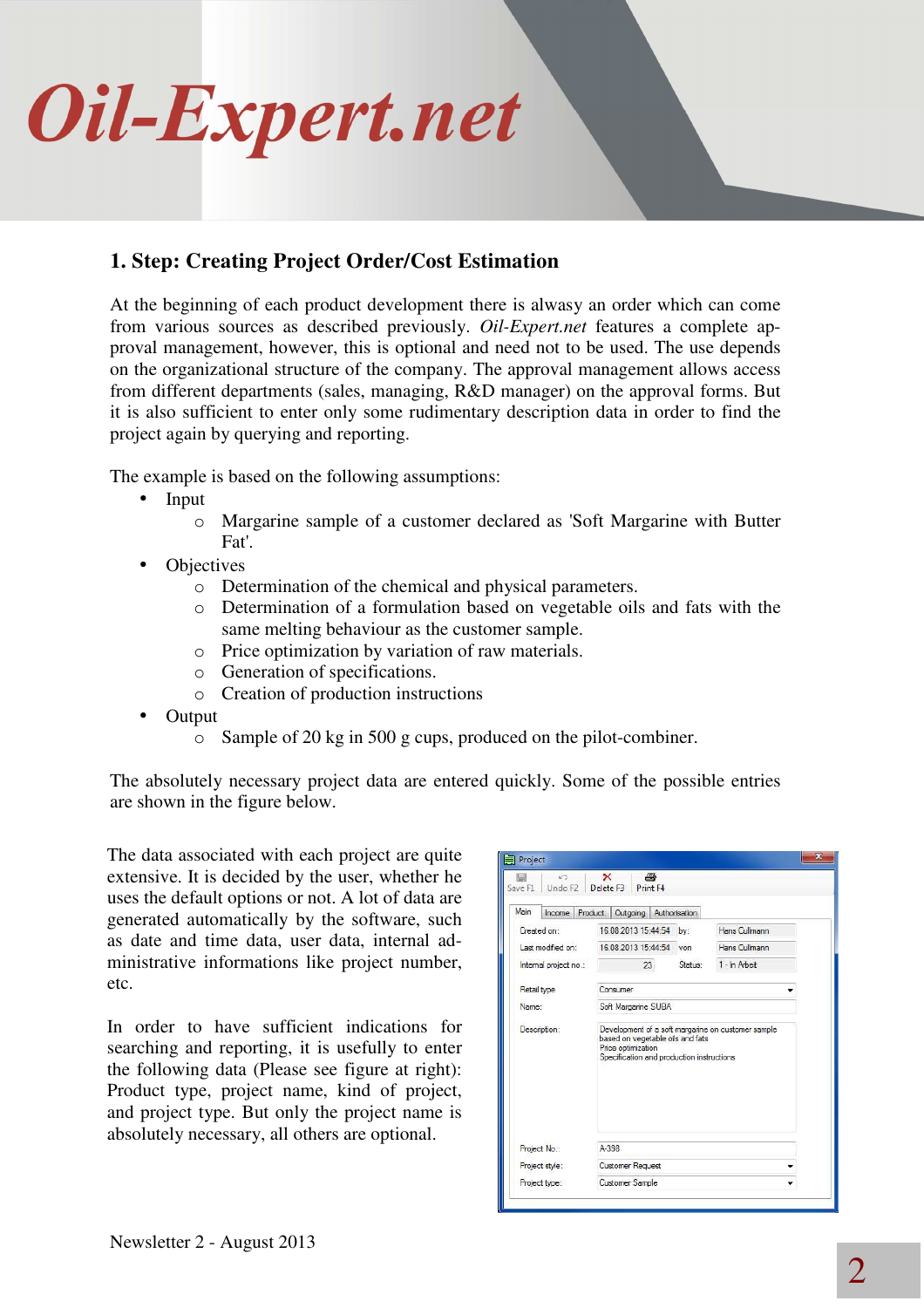| Aktion                              |      | Preis EUR |                          | Auswahl | ۸ |
|-------------------------------------|------|-----------|--------------------------|---------|---|
| Calculation - Simulation            |      | 50.00     |                          | Ø       |   |
| Sample from production              |      | 200.00    |                          | F       |   |
| Blending of available products      |      | 250.00    |                          | V       |   |
| New development - Interestification |      | 800.00    |                          | H       | Ξ |
| New development - Hydrogenation     |      | 1200.00   |                          | m       |   |
| New development - Lab refining      |      | 1500.00   |                          | 胢       |   |
| New development - Test refining     |      | 8000.00   |                          | m       |   |
| <b>Test Combinator</b>              |      | 2000.00   |                          | Ø       |   |
| Summe                               |      | 2300.00   |                          |         |   |
| Freigabe                            | User |           |                          | Erteilt |   |
| Release Application Department      |      |           | $\overline{\phantom{a}}$ |         |   |
| Release Sales Department            |      |           | ۰                        | F       |   |
| Release Management                  |      |           | $\overline{\phantom{0}}$ | 叵       |   |

An interesting feature should be mentioned - the approval management. Although this function can be disabled. Nevertheless it is possible to estimate the cost of the project, which makes the decision easier to perform the project or not.

If the approval management is enabled the project can be initiated only when, as in the present case (Please see figure at left), all three decision makers have given their OK. Previously no data sheets can be created.

### **2. Step: Analysys**

Starting point for a calculation with *Oil-Expert.net* is either an analysis, a fat recipe, or both. The analysis usually comes from a specification or from the analysis of a fat sample in the laboratory. A fat recipe comes in general from a customer or results from an 'idea' eg the idea to offer the existing customers a new product with very specific properties.

This example is based on a customer sample - a cup of margarine - from which, after isolation of the fat, the analysis is performed. For the calculations fatty acids and SFC values are required. Only with fatty acids or with SFC values even calculations are possible, but the number of recipes that fit to the analysis values are much larger and the melting behaviour of a fat blend can not be reproduced without SFC values.

As a reference:

- As many analytical values for the recipe calculation (Please see step 3: Recipe Identification), that is to say a complete spectrum of fatty acids and the SFC values of  $10 - 40$  °C.
- As few as possible analytical values or specifications for the price optimization. The more specifications, the smaller the scope for optimization.

After the analytical data are put into a datasheet, the calculations can start. The data can be transferred from one datasheet into a new sheet by copying, so that the input of the analysis and other parameters has to be done only once.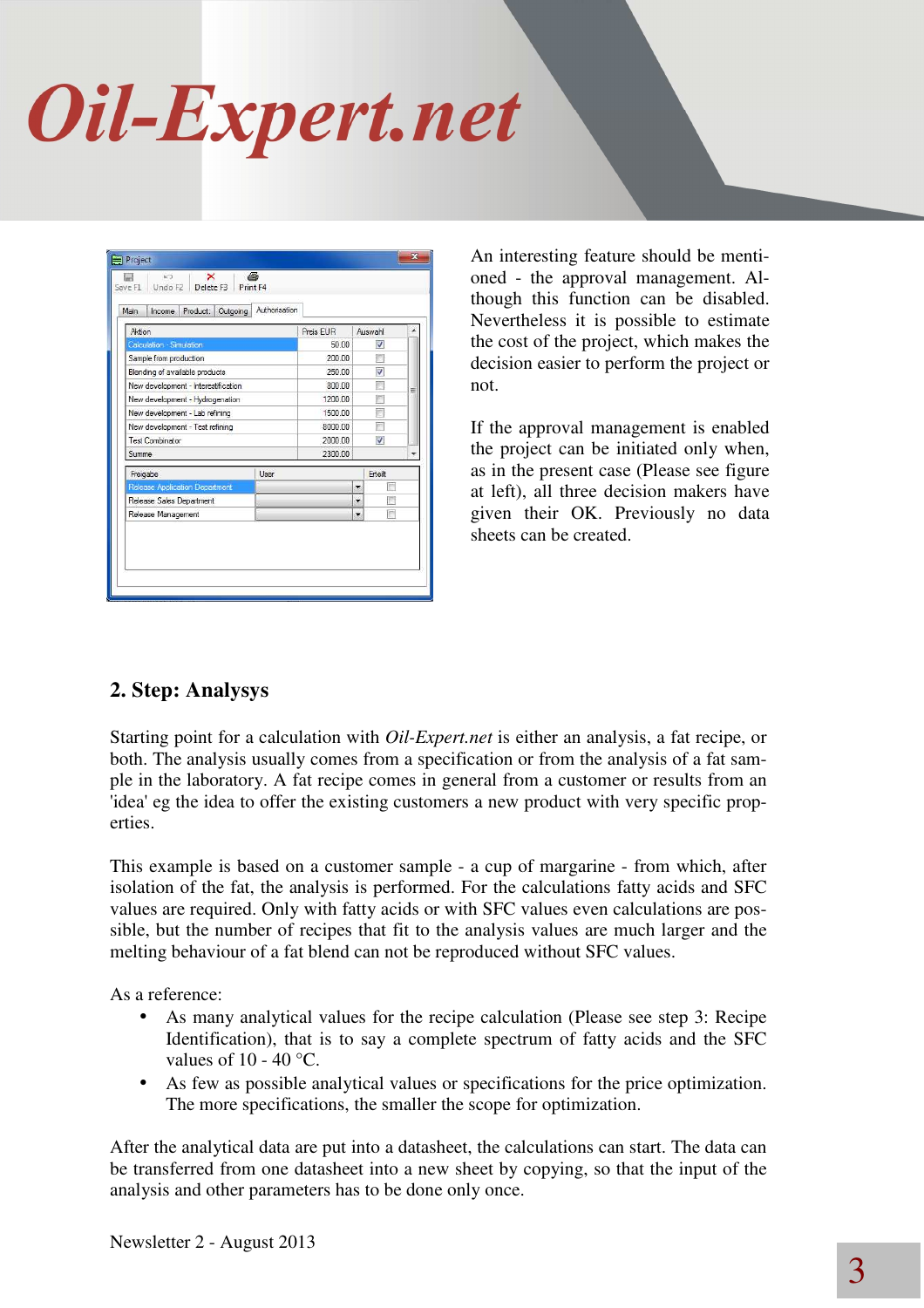

### **3. Step: Recipe Identification**

Subsequently, the sequence of the recipe identification is described schematically step by step:

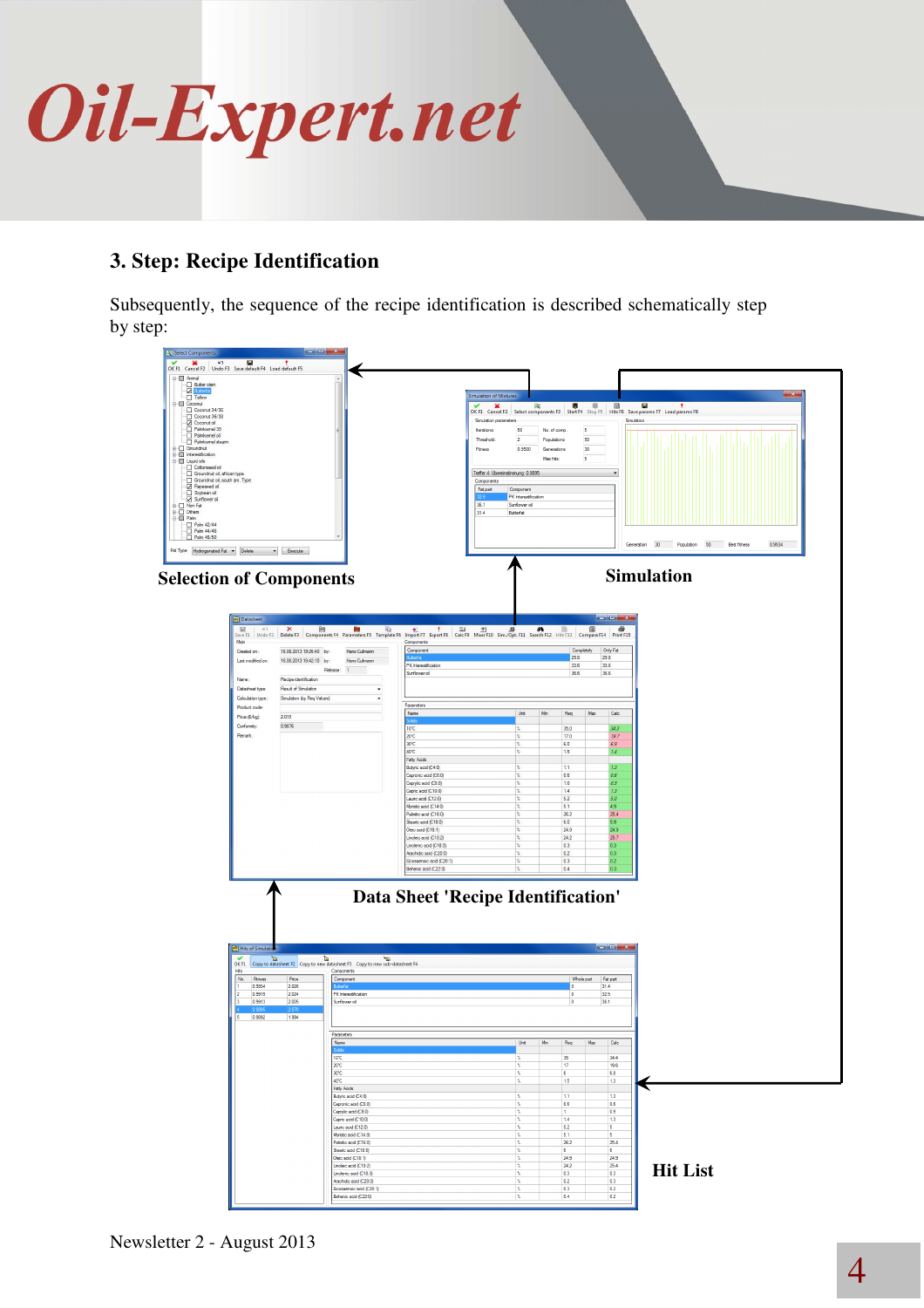Although the process of recipe identification looks complicated, the work off can be done in a short time, anyhow after the simulation parameters are defined. The simulation parameters are already pre-set to reasonable values. They can be saved as userspecific template.

As well as the components with which the recipe identification is to be performed. The selection of the components is made once and then also saved as a user-specific template. Before each run, of course, a change in the component portfolio is possible. In the example we add butter fat to the portfolio but don't save it in the template. Because butter fat should not be included in the standard portfolio of raw materials.

The identification of a recipe from given analytical values is as follows (Please see also page 4):

- Copying of the analytical values to a new data sheet with the name 'Recipe Identification'.
- Opening the dialog 'Simulation'. The first time working with the simulation, the raw materials have to be selected and saved as a template. In our case butter fat is temporarily added after saving the template. The butter fat is now in the raw material portfolio until we deselect the butter fat or the program is terminated.

After these preparation steps the simulation is started and after a few seconds, the hit list is displayed containing all the recipe possibilities matching the analytical values. The software works with so-called genetic algorithms so that always multiple solutions were found under which the user can select the best matching fat blend.

- For further processing, we choose the solution number 4 from the hit list because it contains only three components at 99% similarity. By the way, the hit list is still available after selection. The hit list is assigned to the data sheet from which it was generated.
- Now we start a second simulation run without butter fat. Anyway the fat blend should have the same melting curve as the analysed sample. Before starting the simulation, we have to decrease the fitness in the simulation dialog from 0.95 to 0.80 because some fatty acids, which are typical for butter fat, no longer occur.

From the results we select the entry number three with four components and a very good conformity of the melting curve. For further processing we copy the data from the hit list into a new data sheet named 'Recipe with no Butter Fat' (Please see next page).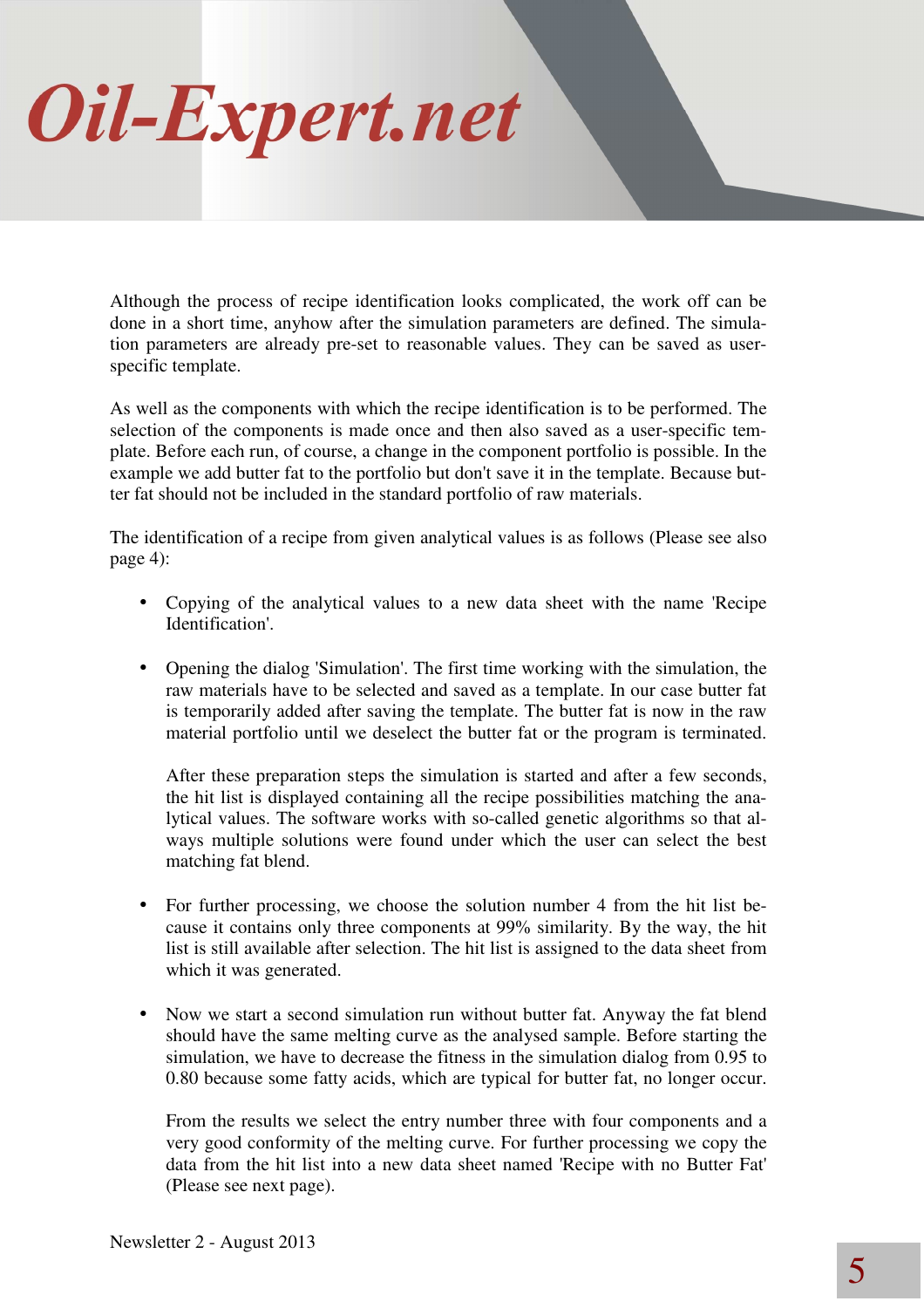| ic7<br>⊟<br>Main  | 自<br>$\boldsymbol{\times}$ | È۳            | 哈 | 刑<br>$\bullet$<br>量<br>٠<br>Save F1 Undo F2 Delete F3 Components F4 Parameters F5 Template F6 Import F7 Export F8 Calc F9 Mixer F10 Sim./Opt. F11 Search F12 Hits F13 Compare F14 Print F15<br>Components | 思                                    | 44  |            | 圃          | 4                |
|-------------------|----------------------------|---------------|---|-----------------------------------------------------------------------------------------------------------------------------------------------------------------------------------------------------------|--------------------------------------|-----|------------|------------|------------------|
| Created on:       | 16.08.2013 19:35:38 by:    | Hans Cullmann |   | Component                                                                                                                                                                                                 |                                      |     |            | Completely | Only Fat         |
| Last modified on: | 16.08.2013 19:44:56 by:    | Hans Cullmann |   | Coconut oil                                                                                                                                                                                               |                                      |     | 13.1       |            | 13.1             |
|                   |                            | Release: 1    |   | Palm oil standard                                                                                                                                                                                         |                                      |     | 31         |            | 31.0             |
|                   |                            |               |   | PK Interestification                                                                                                                                                                                      |                                      |     | 25.3       |            | 25.3             |
| Name:             | Recipe with no butter      |               |   | Sunflower oil                                                                                                                                                                                             |                                      |     | 30.6       |            | 30.6             |
| Datasheet type:   | Result of Simulation       |               |   |                                                                                                                                                                                                           |                                      |     |            |            |                  |
| Calculation type: | Simulation (by Reg Values) |               |   |                                                                                                                                                                                                           |                                      |     |            |            |                  |
| Product code:     |                            |               |   | Parameters                                                                                                                                                                                                |                                      |     |            |            |                  |
| Price (£/kg):     | 1.013                      |               |   | <b>Name</b>                                                                                                                                                                                               | Unit                                 | Min | Reg        | Max        | Calc             |
| Conformity:       | 0.8169                     |               |   | Solids                                                                                                                                                                                                    |                                      |     |            |            |                  |
|                   |                            |               |   | 10°C                                                                                                                                                                                                      | r.                                   |     | 350        |            | 358              |
| Remark:           |                            |               |   | 20°C                                                                                                                                                                                                      | Y.                                   |     | 17.0       |            | 17.4             |
|                   |                            |               |   | 30°C                                                                                                                                                                                                      | ×.                                   |     | 6.0        |            | 5.4              |
|                   |                            |               |   | 40°C                                                                                                                                                                                                      | ×.                                   |     | 1.5        |            | 7.7              |
|                   |                            |               |   | Fatty Acids                                                                                                                                                                                               |                                      |     |            |            |                  |
|                   |                            |               |   | Butyric acid (C4:0)                                                                                                                                                                                       | ×,                                   |     | 1.1        |            | $a \overline{a}$ |
|                   |                            |               |   | Capronic acid (C6:0)                                                                                                                                                                                      | $\gamma_{\rm e}$                     |     | 0.6        |            | 0.7              |
|                   |                            |               |   | Caprylic acid (C8:0)                                                                                                                                                                                      | $\gamma_{\rm e}$<br>$\gamma_{\rm e}$ |     | 1:0<br>1.4 |            | 7.4<br>7.7       |
|                   |                            |               |   | Capric acid (C10:0)<br>Lauric acid (C12:0)                                                                                                                                                                | $\gamma_{\rm e}$                     |     | 5.2        |            | 9.2              |
|                   |                            |               |   | Myristic acid (C14:0)                                                                                                                                                                                     | $\gamma_{\rm e}$                     |     | 5.1        |            | 3.7              |
|                   |                            |               |   | Palmitic acid (C16:0)                                                                                                                                                                                     | $\gamma_{\rm e}$                     |     | 26.2       |            | 28.0             |
|                   |                            |               |   | Stearic acid (C18:0)                                                                                                                                                                                      | $\gamma_{\rm e}$                     |     | 6.0        |            | 4.1              |
|                   |                            |               |   | Oleic acid (C18:1)                                                                                                                                                                                        | $\gamma_{\rm e}$                     |     | 24.9       |            | 26.7             |
|                   |                            |               |   | Linoleic acid (C18:2)                                                                                                                                                                                     | $\gamma_{\rm e}$                     |     | 24.2       |            | 24.3             |
|                   |                            |               |   | Linolenic acid (C18:3)                                                                                                                                                                                    | $\mathcal{U}_\mathrm{e}$             |     | 0.3        |            | 0.2              |
|                   |                            |               |   | Arachidic acid (C20:0)                                                                                                                                                                                    | 'n.                                  |     | 0.2        |            | 0.2              |
|                   |                            |               |   | Eicosaenoic acid (C20:1)                                                                                                                                                                                  | ×,                                   |     | 0.3        |            | 0.7              |
|                   |                            |               |   | Behenic acid (C22:0)                                                                                                                                                                                      | ×.                                   |     | 0.4        |            | 0.2              |

**Data Sheet 'Recipe with no Butter Fat'** 

• Of the above data sheet we generate preliminary specifications which are the basis for price optimization. The data are copied into a new data sheet named 'Specification: Preliminary' and the data sheet type is set to 'Specification'. Now the min/max values are defined, not required analytical values are deleted (for example, fatty acids < C8) and possibly new parameters added.

Sake of completeness it should be pointed to another source of recipe identification, namely searching in already existing recipes. For this, the search function is opened from the data sheet 'Recipe Identification'.

If the search was successfull, a hit list is displayed. The further procedure is similar to the simulation.

The number of search results varies with the defined conformity or fitness. The greater the fitness is defined, the fewer results will be found and vice versa.

| <b>Buy</b> Search Engine                                                                           | أتقارض                                                                                                                                                   | $\overline{\mathbf{x}}$ |
|----------------------------------------------------------------------------------------------------|----------------------------------------------------------------------------------------------------------------------------------------------------------|-------------------------|
|                                                                                                    | OK F1 Cancel F2 Start F3 Stop F4 Save params F5 Load params F6                                                                                           |                         |
| Search parameters<br>Data source:<br>Fitness:<br>Max hits:<br>Project:<br>Datasheet:<br>Components | Search Status<br>Required value<br>۰<br>0.9500<br>5<br>Aktuell beste Übereinstimmung: 0.9876<br>-<br>Margarine Optimization<br>Vegetable fat + Butterfat |                         |
| Fat content                                                                                        | Component                                                                                                                                                |                         |
| 29.8                                                                                               | Butterfat                                                                                                                                                |                         |
| 33.6                                                                                               | PK Interestification                                                                                                                                     |                         |
| 36.6                                                                                               | Sunflower oil                                                                                                                                            |                         |
|                                                                                                    | <b>Best fitness</b><br>0.9876                                                                                                                            |                         |

#### **Search for existing recipes**

Again, the search parameters can be saved user-specific.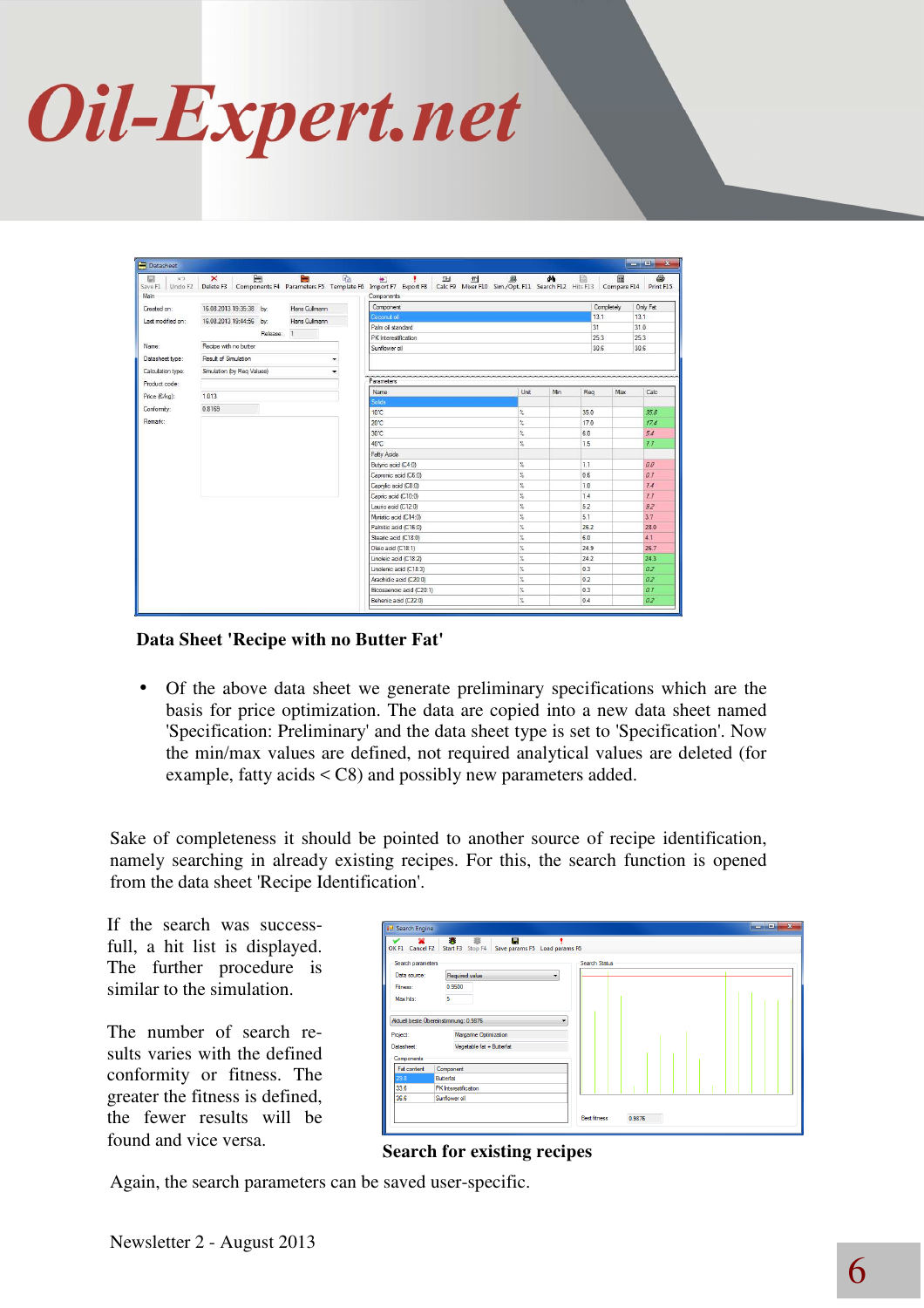

### **4. Step: Price Optimization**

We now have a fat recipe consisting of three fat components and with about 30% sunflower oil. The melting behaviour is corresponding to the customer's sample. The very expensive butter fat we have already eliminated. The question now is, can we substitute a part of the sunflower oil through the cheaper rapeseed oil? Of course, in accordance with all specifications already defined, especially for the fatty acids C18:1, C18:2 and C18:3.

For the price optimization the data sheet 'Specification: Preliminary' is copied into a new sheet and saved using the name 'Price Optimization'. After adding the component rapeseed oil, first with 0%, the dialog for price optimization is opened.

|                         |          | OK F1 Cancel F2 Start F3 Stop F4 Save params F5 Load params F6 |            |
|-------------------------|----------|----------------------------------------------------------------|------------|
| Optimization parameters |          |                                                                | Components |
| Iterations:             | 500      |                                                                |            |
| Threshold:              | 5        |                                                                |            |
| Optimize price          | M        |                                                                |            |
| Components              |          |                                                                |            |
| Fix                     | Only fat | Component                                                      |            |
| $\overline{\mathbf{v}}$ | 13.1     | Coconut oil                                                    |            |
| $\overline{v}$          | 31.0     | Palm oil standard                                              |            |
| $\overline{a}$          | 25.3     | PK Interestification                                           |            |
| 襾                       | 9.0      | Rapeseed oil                                                   |            |
| F                       | 21.6     | Sunflower oil                                                  |            |
|                         |          |                                                                |            |

### **Price optimization by substitution of sunflower oil**

To obtain the physical characteristics of the fat blend , the proportions of the three fats are fixed, ie not changed during optimization. In this case, only the ratio of sunflower to rapeseed oil is changed, the ratio of fat to liquid oil remains constant. The results of the optimization are taken with 'OK' in the sheet 'Price Optimization'. As a result for the present data constellation only about 1/3 of the sunflower oil can be replaced by rapeseed oil because of the fatty acid specifications.

The current raw material prices can be entered manually, but also via an interface by pressing a button or automatically from a provided electronic data source.

Again, the optimization parameters can be saved as user-specific template. Also of interest is the parameter 'Threshold'. This parameter indicates how much the proportion of an oil or fat must be at least to be included in the formulation. Smaller proportions are eliminated immediatelly.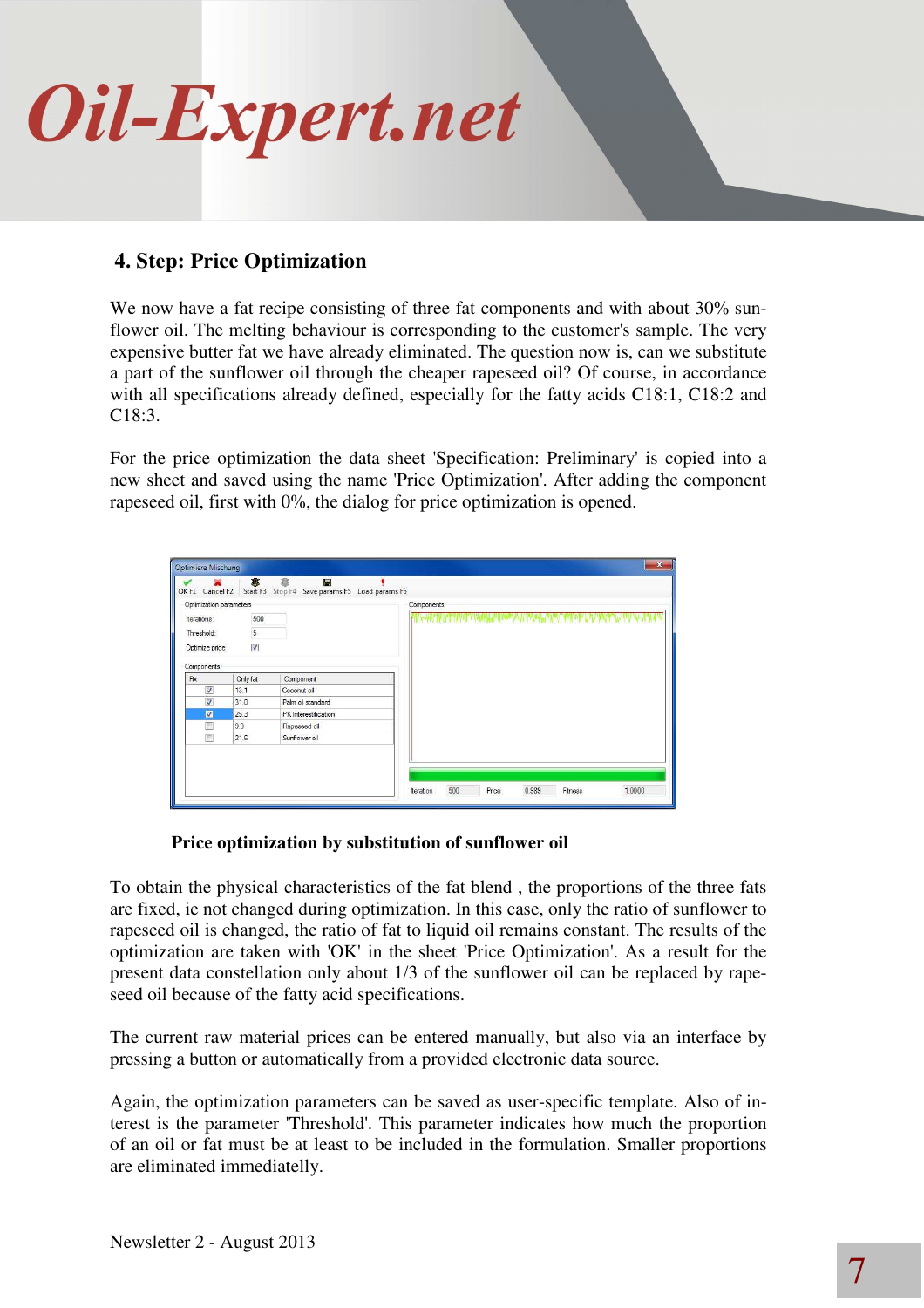

### **5. Step: Specification, Production Instructions**

Now we're ready, to define the final formulation, the final specifications for the anlytical values and the production instructions, in this case for the combiner. For the specification the data from the data sheet 'Price Optimization' are copied into the new data sheet 'Specification' and modified accordingly. For the production instructions, a new data sheet is created. Below an example of each:

|                                                                                                                                                       |                                                                                                                                                                                            |                                          | Datasheet         |                                   |                 |               |                                                                                                                                                                                                                                                                                                                                                                                                                                                                                            |                                                                                                                                                                               |                              |      |                |            | <b>REGISTER STREET</b>                             |
|-------------------------------------------------------------------------------------------------------------------------------------------------------|--------------------------------------------------------------------------------------------------------------------------------------------------------------------------------------------|------------------------------------------|-------------------|-----------------------------------|-----------------|---------------|--------------------------------------------------------------------------------------------------------------------------------------------------------------------------------------------------------------------------------------------------------------------------------------------------------------------------------------------------------------------------------------------------------------------------------------------------------------------------------------------|-------------------------------------------------------------------------------------------------------------------------------------------------------------------------------|------------------------------|------|----------------|------------|----------------------------------------------------|
|                                                                                                                                                       |                                                                                                                                                                                            |                                          | 圖<br>K<br>Main    | $\mathbf{\times}$                 | 自               | ₩             | <b>R</b>                                                                                                                                                                                                                                                                                                                                                                                                                                                                                   | 也 十 四<br>刑<br>Save F1 Undo F2 Delete F3 Components F4 Parameters F5 Template F6 Import F7 Export F8 Calc F9 Mixer F10 Sim./Opt. F11 Search F12 Hits F13 Compare F14 Print F15 | $\mathbb{B}$                 | M    | 岡              | 俪          | Ð                                                  |
|                                                                                                                                                       |                                                                                                                                                                                            |                                          |                   |                                   |                 |               |                                                                                                                                                                                                                                                                                                                                                                                                                                                                                            | Components<br>Component                                                                                                                                                       |                              |      |                | Completely | Only Fat                                           |
|                                                                                                                                                       |                                                                                                                                                                                            |                                          | Created on:       | 16.08.2013 19:57:55 by:           |                 | Hans Culmann  |                                                                                                                                                                                                                                                                                                                                                                                                                                                                                            | To anno G                                                                                                                                                                     |                              |      | 13             |            | 13.0                                               |
|                                                                                                                                                       |                                                                                                                                                                                            |                                          | Last modified on: | 16.08.2013 19:59:33 by:           |                 | Hans Cullmann |                                                                                                                                                                                                                                                                                                                                                                                                                                                                                            | Palm oil standard                                                                                                                                                             |                              |      | 30             |            | 30.0                                               |
|                                                                                                                                                       |                                                                                                                                                                                            |                                          |                   |                                   |                 | Release: 1    |                                                                                                                                                                                                                                                                                                                                                                                                                                                                                            | PK Interestification                                                                                                                                                          |                              |      | 26             |            | 26.0                                               |
|                                                                                                                                                       |                                                                                                                                                                                            |                                          | Name:             | Production                        |                 |               |                                                                                                                                                                                                                                                                                                                                                                                                                                                                                            | Rapeseed of                                                                                                                                                                   |                              |      | $\overline{9}$ |            | 9.0                                                |
|                                                                                                                                                       |                                                                                                                                                                                            |                                          | Datasheet type:   | Specification                     |                 |               |                                                                                                                                                                                                                                                                                                                                                                                                                                                                                            | Sunflower oil                                                                                                                                                                 |                              |      | 22             |            | 22.0                                               |
|                                                                                                                                                       |                                                                                                                                                                                            |                                          |                   |                                   |                 |               |                                                                                                                                                                                                                                                                                                                                                                                                                                                                                            |                                                                                                                                                                               |                              |      |                |            |                                                    |
|                                                                                                                                                       |                                                                                                                                                                                            |                                          | Calculation type: | Optimization (by Min.-Max-values) |                 |               | ۰                                                                                                                                                                                                                                                                                                                                                                                                                                                                                          |                                                                                                                                                                               |                              |      |                |            |                                                    |
|                                                                                                                                                       |                                                                                                                                                                                            |                                          | Product code:     |                                   |                 |               |                                                                                                                                                                                                                                                                                                                                                                                                                                                                                            | Parameters                                                                                                                                                                    |                              |      |                |            |                                                    |
|                                                                                                                                                       |                                                                                                                                                                                            |                                          | Price (€/kg):     | 0.990                             |                 |               |                                                                                                                                                                                                                                                                                                                                                                                                                                                                                            | Name                                                                                                                                                                          | Unit                         | Min  | Reg            | Max        | Calc                                               |
|                                                                                                                                                       |                                                                                                                                                                                            |                                          | Conformity:       | 1,0000                            |                 |               |                                                                                                                                                                                                                                                                                                                                                                                                                                                                                            | <b>Solds</b>                                                                                                                                                                  |                              |      |                |            |                                                    |
|                                                                                                                                                       |                                                                                                                                                                                            |                                          | Remark:           |                                   |                 |               |                                                                                                                                                                                                                                                                                                                                                                                                                                                                                            | 10°C                                                                                                                                                                          | $\frac{1}{2}$                | 32.0 | 35.0           | 38.0       | 35.8                                               |
|                                                                                                                                                       |                                                                                                                                                                                            |                                          |                   |                                   |                 |               |                                                                                                                                                                                                                                                                                                                                                                                                                                                                                            | 20°C                                                                                                                                                                          | $\gamma_{\rm c}$             | 14.0 | 17.0           | 20.0       | 17.5                                               |
|                                                                                                                                                       |                                                                                                                                                                                            |                                          |                   |                                   |                 |               |                                                                                                                                                                                                                                                                                                                                                                                                                                                                                            | 30°C                                                                                                                                                                          | $\mathbf{z}$                 | 4.0  | 6.0            | 8.0        | 5.4                                                |
|                                                                                                                                                       |                                                                                                                                                                                            |                                          |                   |                                   |                 |               |                                                                                                                                                                                                                                                                                                                                                                                                                                                                                            | 40°C                                                                                                                                                                          | $\gamma_{\rm c}$             | 1.0  | 1.5            | 3.0        | 7.7                                                |
| <b>Datasheet</b>                                                                                                                                      |                                                                                                                                                                                            |                                          |                   |                                   |                 |               | $\blacksquare$ $\blacksquare$ $\blacksquare$ $\blacksquare$ $\blacksquare$ $\blacksquare$ $\blacksquare$ $\blacksquare$ $\blacksquare$ $\blacksquare$ $\blacksquare$ $\blacksquare$ $\blacksquare$ $\blacksquare$ $\blacksquare$ $\blacksquare$ $\blacksquare$ $\blacksquare$ $\blacksquare$ $\blacksquare$ $\blacksquare$ $\blacksquare$ $\blacksquare$ $\blacksquare$ $\blacksquare$ $\blacksquare$ $\blacksquare$ $\blacksquare$ $\blacksquare$ $\blacksquare$ $\blacksquare$ $\blacks$ | Fatty Acids                                                                                                                                                                   |                              |      |                |            |                                                    |
| <b>Tud</b>                                                                                                                                            |                                                                                                                                                                                            |                                          |                   |                                   |                 |               |                                                                                                                                                                                                                                                                                                                                                                                                                                                                                            | Butvric acid (C4:0)                                                                                                                                                           | $\frac{9}{4}$                |      | 1.1            |            | 0.0                                                |
| K                                                                                                                                                     | ⊜<br>臝<br>喻<br>$\times$<br>Save F1 Undo F2 Delete F3 Components F4 Parameters F5 Template F6 Import F7 Export F8 Calc F9 Mixer F10 Sim./Opt. F11 Search F12 Hits F13 Compare F14 Print F15 | $\bullet$<br>$\frac{1}{2}$ $\frac{1}{2}$ | 州<br>思            | m                                 | 腀               | 俪             | 6                                                                                                                                                                                                                                                                                                                                                                                                                                                                                          | Capronic acid (C6:0)                                                                                                                                                          | $\gamma_{\rm c}$             |      | 0.6            |            | 0.1                                                |
|                                                                                                                                                       |                                                                                                                                                                                            |                                          |                   |                                   |                 |               |                                                                                                                                                                                                                                                                                                                                                                                                                                                                                            |                                                                                                                                                                               |                              |      | 1.0            |            |                                                    |
|                                                                                                                                                       |                                                                                                                                                                                            |                                          |                   |                                   |                 |               |                                                                                                                                                                                                                                                                                                                                                                                                                                                                                            |                                                                                                                                                                               | $\gamma_{\rm c}$             |      |                |            |                                                    |
|                                                                                                                                                       |                                                                                                                                                                                            | Components                               |                   |                                   |                 |               |                                                                                                                                                                                                                                                                                                                                                                                                                                                                                            | Caprylic acid (C8:0)                                                                                                                                                          | $\gamma$                     |      | 14             |            |                                                    |
|                                                                                                                                                       | 16.08.2013 20:00:12 by:<br>Hans Culmann                                                                                                                                                    | Component                                |                   |                                   |                 | Completely    | Only Fat                                                                                                                                                                                                                                                                                                                                                                                                                                                                                   | Capric acid (C10:0)                                                                                                                                                           |                              |      |                |            |                                                    |
|                                                                                                                                                       | 19.08.2013 19:34:03 by:<br>Hans Culmann                                                                                                                                                    | Coconut of                               |                   |                                   | 13              |               | 13.0                                                                                                                                                                                                                                                                                                                                                                                                                                                                                       | Lauric acid (C12:0)                                                                                                                                                           | $\gamma_{\rm c}$<br>$\gamma$ | 3.0  | 5.2<br>5.1     | 11.0       |                                                    |
|                                                                                                                                                       |                                                                                                                                                                                            | Palm oil standard                        |                   |                                   | 30              |               | 30.0                                                                                                                                                                                                                                                                                                                                                                                                                                                                                       | Myristic acid (C14:0)                                                                                                                                                         | $\mathbf{z}$                 |      |                |            |                                                    |
|                                                                                                                                                       | Release: 1                                                                                                                                                                                 | PK Interestification                     |                   |                                   | 26              |               | 26.0                                                                                                                                                                                                                                                                                                                                                                                                                                                                                       | Palmtic acid (C16:0)                                                                                                                                                          |                              | 20.0 | 26.2           | 30.0       |                                                    |
|                                                                                                                                                       | Votator                                                                                                                                                                                    | Rapeseed oil                             |                   |                                   | $\overline{9}$  |               | 9.0                                                                                                                                                                                                                                                                                                                                                                                                                                                                                        | Stearic acid (C18:0)                                                                                                                                                          | $\frac{9}{26}$               | 3.0  | 6.0            | 80         |                                                    |
|                                                                                                                                                       | Production instruction                                                                                                                                                                     | Sunflower oil                            |                   |                                   | 22              |               | 22.0                                                                                                                                                                                                                                                                                                                                                                                                                                                                                       | Oleic acid (C18:1)                                                                                                                                                            | $\gamma_{\rm e}$             |      | 24.9           | 30.0       |                                                    |
|                                                                                                                                                       | No calculation                                                                                                                                                                             |                                          |                   |                                   |                 |               |                                                                                                                                                                                                                                                                                                                                                                                                                                                                                            | Linoleic acid (C18:2)                                                                                                                                                         | $\mathbf{z}$                 | 20.0 | 24.2           |            |                                                    |
|                                                                                                                                                       |                                                                                                                                                                                            |                                          |                   |                                   |                 |               |                                                                                                                                                                                                                                                                                                                                                                                                                                                                                            | Linolenic acid (C18:3)                                                                                                                                                        | $\%$                         |      | 0.3            | 3.0        | 7.4<br>92<br>3.8<br>3.9<br>0.9                     |
|                                                                                                                                                       | A398                                                                                                                                                                                       |                                          |                   |                                   |                 |               |                                                                                                                                                                                                                                                                                                                                                                                                                                                                                            | Arachidic acid (C20:0)                                                                                                                                                        | $\mathbb{Z}_2$               |      | 0.2            |            |                                                    |
|                                                                                                                                                       |                                                                                                                                                                                            |                                          |                   |                                   |                 |               |                                                                                                                                                                                                                                                                                                                                                                                                                                                                                            | Eicosaenoic acid (C20:1)                                                                                                                                                      | $\%$<br>$\mathbf{z}$         |      | 0.3            |            | 0.3                                                |
|                                                                                                                                                       |                                                                                                                                                                                            |                                          |                   |                                   |                 |               |                                                                                                                                                                                                                                                                                                                                                                                                                                                                                            | Behenic acid (C22:0)                                                                                                                                                          |                              |      | 0.4            |            | 0.2                                                |
|                                                                                                                                                       |                                                                                                                                                                                            |                                          |                   |                                   |                 |               |                                                                                                                                                                                                                                                                                                                                                                                                                                                                                            | Other key figures                                                                                                                                                             |                              |      |                |            |                                                    |
|                                                                                                                                                       | Line 1: 500 g cup<br>Has to be the first product each monday moming.                                                                                                                       |                                          |                   |                                   |                 |               |                                                                                                                                                                                                                                                                                                                                                                                                                                                                                            | Trans                                                                                                                                                                         | $\mathcal{U}$                |      | 1.00           | 2.00       |                                                    |
|                                                                                                                                                       | The line has to be cleaned and disinfected.                                                                                                                                                | Parameters                               |                   |                                   |                 |               |                                                                                                                                                                                                                                                                                                                                                                                                                                                                                            | General figures                                                                                                                                                               |                              |      |                |            |                                                    |
|                                                                                                                                                       | Use new euro pallets with cardboard interlayers.                                                                                                                                           | Name                                     | Unit              | Min                               | Reg             | Max           | Calc                                                                                                                                                                                                                                                                                                                                                                                                                                                                                       | lodine value                                                                                                                                                                  | $q$ Jod/10 $q$               |      | 65.0           |            |                                                    |
|                                                                                                                                                       |                                                                                                                                                                                            | PI Votator                               |                   |                                   |                 |               |                                                                                                                                                                                                                                                                                                                                                                                                                                                                                            |                                                                                                                                                                               |                              |      |                |            |                                                    |
|                                                                                                                                                       |                                                                                                                                                                                            | <b>Blending temperature</b>              | °C.               | 40.0                              | 45.0            | 50.0          |                                                                                                                                                                                                                                                                                                                                                                                                                                                                                            |                                                                                                                                                                               |                              |      |                |            |                                                    |
|                                                                                                                                                       |                                                                                                                                                                                            | Temperature pasteurization               | °C.               | 70.0                              | 75.0            | 80.0          |                                                                                                                                                                                                                                                                                                                                                                                                                                                                                            |                                                                                                                                                                               |                              |      |                |            |                                                    |
|                                                                                                                                                       |                                                                                                                                                                                            | Retension time pasteurization            | sec               | 10.0                              | 15.0            | 20.0          |                                                                                                                                                                                                                                                                                                                                                                                                                                                                                            |                                                                                                                                                                               | Specification                |      |                |            |                                                    |
|                                                                                                                                                       |                                                                                                                                                                                            |                                          | 'C.               |                                   |                 | 50.0          |                                                                                                                                                                                                                                                                                                                                                                                                                                                                                            |                                                                                                                                                                               |                              |      |                |            |                                                    |
|                                                                                                                                                       |                                                                                                                                                                                            | Cooling to                               | °C.               | 40.0                              | 45.0            |               |                                                                                                                                                                                                                                                                                                                                                                                                                                                                                            |                                                                                                                                                                               |                              |      |                |            |                                                    |
|                                                                                                                                                       |                                                                                                                                                                                            | Crystallization temperature              |                   | $-15.0$                           | $-10.0$         | $-5.0$        |                                                                                                                                                                                                                                                                                                                                                                                                                                                                                            |                                                                                                                                                                               |                              |      |                |            |                                                    |
|                                                                                                                                                       |                                                                                                                                                                                            | Rotation PIN machine                     | 1/min             | 1500.0                            | 1600.0          | 1800.0        |                                                                                                                                                                                                                                                                                                                                                                                                                                                                                            |                                                                                                                                                                               |                              |      |                |            |                                                    |
| Main<br>Created on:<br>Last modified on:<br>Name:<br>Datasheet type:<br>Calculation type:<br>Product code:<br>Price (E/kg):<br>Conformity:<br>Remark: |                                                                                                                                                                                            | Production rate<br>Pallet quantity       | kg/h<br>kg        | 1200.0                            | 1500.0<br>630.0 | 1800.0        |                                                                                                                                                                                                                                                                                                                                                                                                                                                                                            |                                                                                                                                                                               |                              |      |                |            | 7.7<br>27.8<br>29.9<br>20.4<br>0.3<br>0.59<br>64.7 |

#### **Production Instructions**

Specifications and production instructions can be supplemented as necessary. For example the recipe can be supplemented with ingredients and packaging data, the specification with SAFA, MUFA and PUFA, or any other parameters which are also be calculated. All data can be exported via a user-configurable interface in any other IT system, eg LIMS, ERP, Quality System, just to name a few.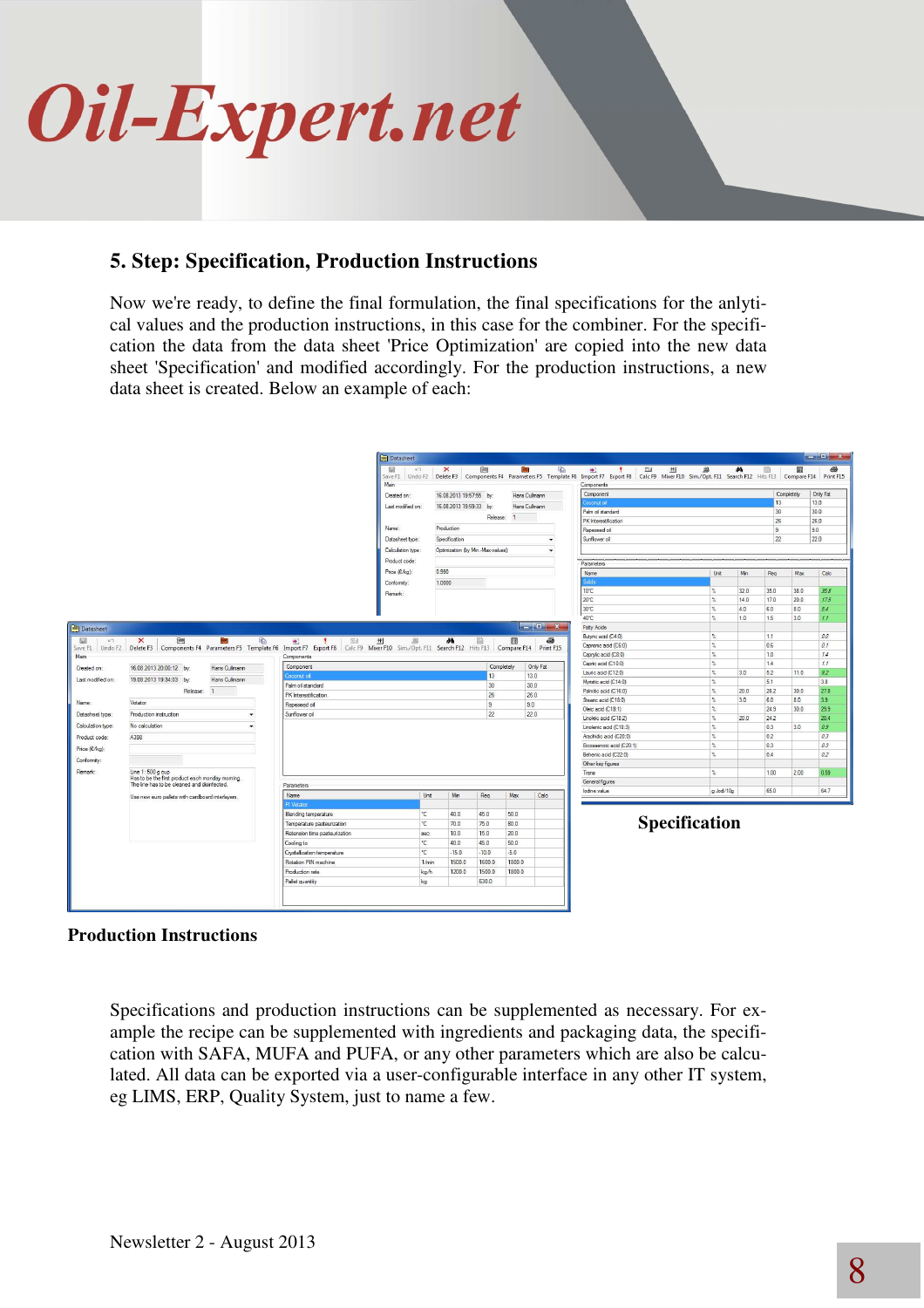

### **6. Step: Production of samples**

After specification and production instructions are defined, the first trial on the pilotcombiner can take place. The data generated by the combiner during the experiment can be saved also in a data sheet, preceded the master data has been defined for it.

The shipment of each sample can be documented within the project (eg shipping adress, contact person, contact details, customer feedback, etc.). The samples are numbered sequentially and can be easily found later and collected in a report. For example in an annual report or in a sales report with the respective costs.

### **Summary**

The product development using a concrete example with *Oil-Expert.net* has shown what efficiency means in this context. The time frame for the complete development procedure with the exception of sample production is between one and two hours - depending on the experience. During this period, you can yust make one fat blend in the laboratory and analysing fatty acids and SFC values.

Additionaly all data related to the project can be kept together like in a container and can be found again at any time by a sophisticated searching algorithm.



**'Projekt-Container'** 

By using the software solution *Oil-Expert.net* it is possible to increase the efficiency in product development by orders of magnitude. Often the product developers are working with paper documents, with complex EXCEL sheets or with self-developed ACCESS databases. With this procedures it is only a matter of time until the overview of previous work is lost, leading to multiple developments of the same fat blend and other errors. Simultaneous the development times should be reduced and the output should be increased.

By using *Oil-Expert.net* all these requirements are fullfilled and the disadvantages of the previous way of working can be prevented.